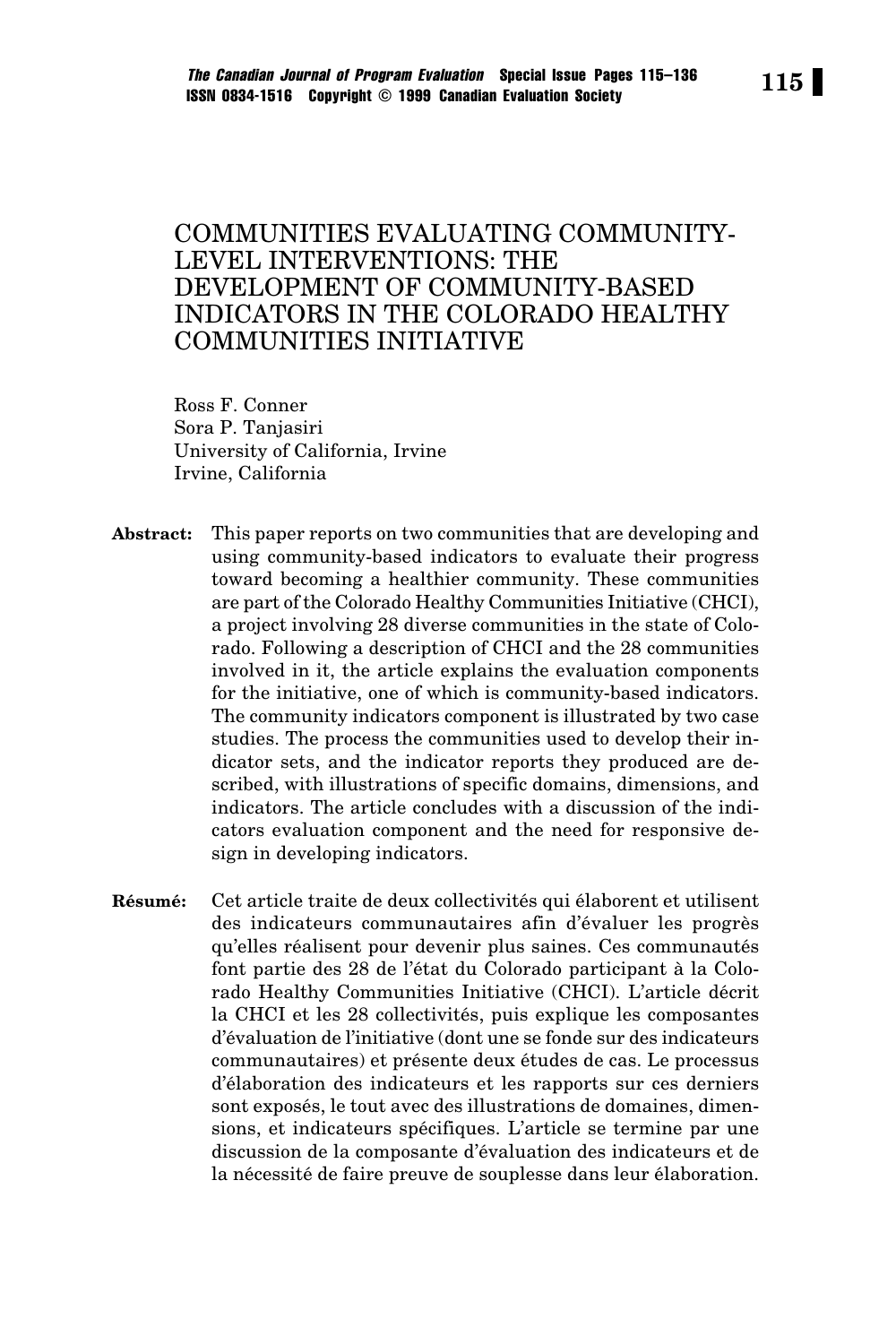Around the world, there are cities, towns and regions involved in "healthy communities" and "healthy cities" projects. These projects typically involve citizens of these areas defining the important dimensions of health for themselves, then working together to achieve their visions of a healthy community (Ashton, 1992; Hancock & Duhl, 1986; Kichbusch, 1989). The stakeholders involved in these projects are central actors in defining, creating, and implementing the goals, objectives and activities. Likewise, they are centrally involved in evaluating their projects, sometimes in cursory ways and other times in intensive ways (Davies & Kelley, 1993). Evaluation provides a means for the communities to gauge their progress and adjust their activities, in line with the goals many evaluators espouse (Fetterman et al., 1996; Posavac & Carey, 1997; Rossi & Freeman, 1995).

Recently, some communities involved in healthy communities work have adopted a tool from the social indicators and sustainable communities movements (Besleme & Mullin, 1997; Gross & Straussman, 1974; Innes, 1990; Land, 1992). This tool is a community-based index, a set of indicators selected to reflect the important dimensions in a community's definition of health. These indicators are quantitative indices that are collected or compiled over a period of time so that movement and change are identifiable. Used in this way, community indicators become another evaluation tool developed and used by communities themselves. This article reports on two communities, part of the Colorado Healthy Communities Initiative, that are developing and using community-based indicators to assess their progress toward becoming a healthier community. Below, we describe the program in which these communities are involved and the community-indicators component of that program. We then illustrate the community-based indicators developed by several of the communities.

### THE COLORADO HEALTHY COMMUNITIES INITIATIVE

#### Program Background and Principles

The Colorado Healthy Communities Initiative (CHCI) is a US\$8.8 million program begun in 1992 by The Colorado Trust, a Coloradofocused philanthropic foundation (The Colorado Trust, 1992). As described in more detail by Conner, Tanjasiri, Davidson, Dempsey and Robles (1998), CHCI was conceived as a response to a statewide environmental scan conducted by the foundation in the early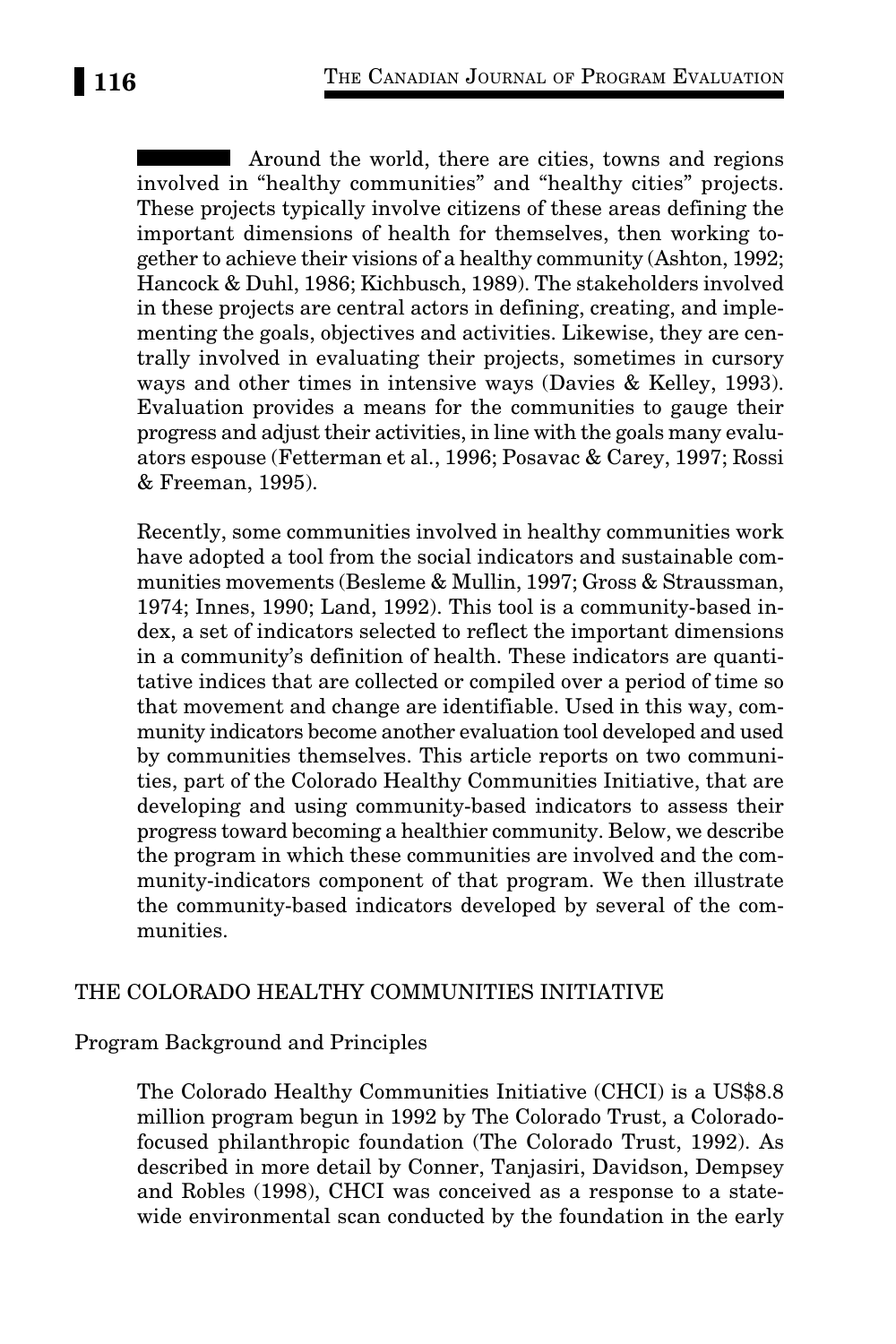1990s.1 In its assessment of the social, economic, political, and technological trends that would affect Colorado's future, the foundation found that citizen participation, sense of community, local action, and prevention were important concerns (The Colorado Trust, 1993). In response to these findings, The Colorado Trust began the Colorado Healthy Communities Initiative based on several healthy cities models then in operation around the world (Ashton, 1992; Kickbusch, 1989).

The CHCI program was based on four general principles. The first principle is the need to have a broad representation of individuals participating in a community-wide process. Representativeness includes both individual characteristics (such as gender, education, income, and race-ethnic group) as well as community sectors or interest groups (such as business, education, environmental groups, religious groups, and seniors). These sectors or interests must be represented in a community-wide effort that truly reflects the community.

The second principle is the adoption of a broad definition of health. For communities, health involves multiple aspects, different for each community, and varied focuses (that is, on the individual, the group, or the community as a whole). For example, the definition of health could focus on disease prevention and treatment in individuals, such as childhood immunizations. In other instances, the definition might focus on wellness promotion at the individual or community level, such as youth self-esteem building or the development of a sense of community. Broader yet, some community-wide definitions of health could embrace a social and political view of a healthy community, including such things as housing, employment, and business development as their targets.

The third principle of CHCI is that participants follow a consensus decision-making approach. Everyone's ideas and comments are encouraged, wide-ranging discussion follows, then the group as a whole reaches agreement on decisions via group discussion toward consensus. In a consensus approach, the decision results from compromise among the participants such that the final choice is satisfactory to all, not just to some, of the group. Finally, the fourth principle is capacity building at both individual and group levels as part of the process. On the individual level, participants have opportunities, both direct and indirect, to develop skills in understanding community issues and problems, facilitating meetings, working with diverse groups of individuals, achieving consensus on issues, and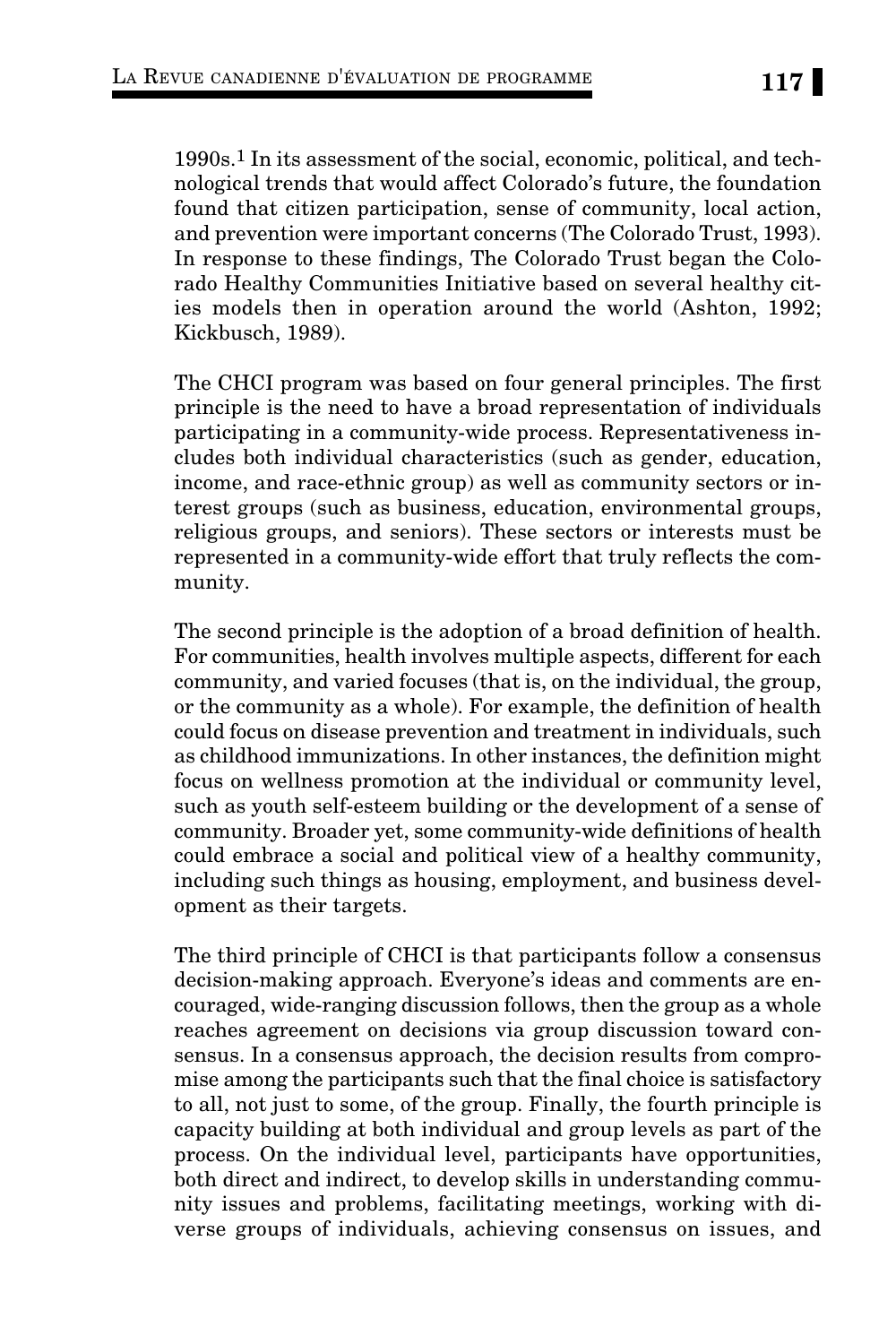exercising leadership generally. On the group level, CHCI groups develop a group vision, operating rules, and outreach activities that, if effective, result in successful processes and productive actions that have positive outcomes within the group as well as outside the group, in the larger community.

The CHCI program had several distinctive characteristics. First, CHCI was set up to be a two-phase process, with a strategic planning phase followed by an action-focused implementation phase. The one-year planning phase had well-articulated steps, based on the National Civic League's (NCL) Healthy Communities Model (Norris, 1993), involving such activities as a community health report, an environmental scan, group visioning, key performance area determination, and action plan and project development. The two-year implementation phase was left up to the communities, as they carried out their action projects. Second, outside facilitators assisted CHCI communities during both the planning and implementation phases. The facilitators, all Colorado-based, were skilled professionals, trained in community processes, experienced in community development work, and familiar with the general community realities of Colorado.

A third distinctive characteristic of CHCI was its three-cycle approach to funding. CHCI was intended and budgeted for 30 communities throughout the state of Colorado. The original plan was to fund 10 communities in each of three cycles, with the cycles starting one year apart. Finally, the last important characteristic of CHCI was its funding commitment. Each CHCI community applied to The Colorado Trust for an initial planning grant, then, as the culmination of the planning phase, for an implementation grant. Every community received \$7,500 during the planning grant phase, with in-kind contributions via facilitation from NCL at approximately \$40,000 per community. Each community also had \$8,000 available to hire consultants with specific expertise as it developed its action plans. During the implementation phase, each community received \$100,000 along with very limited in-kind services from one of their NCL facilitators.

# The CHCI Communities: An Overview

CHCI involved a total of 29 communities in three different cycles. Of these, 28 communities completed the planning phase and 27 completed the implementation phase. As described by Conner et al.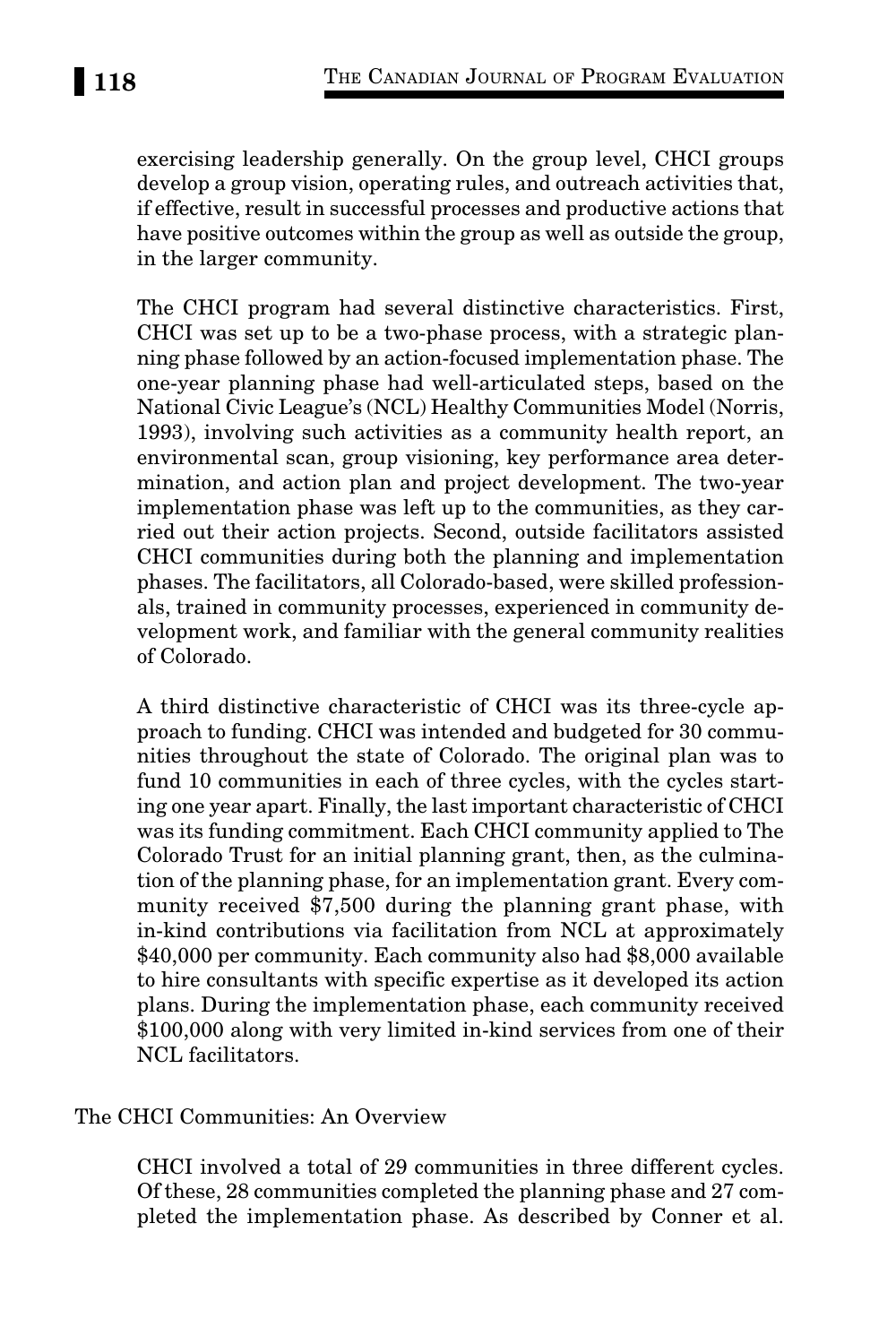(1998), CHCI communities varied in geographic size, geographic type, population size, racial/ethnic composition, and per capita income. For instance, only six CHCI communities were 20 square miles or less; more than half the CHCI communities were larger than 2,000 square miles. Approximately 59% of the area of the state was included in a CHCI healthy community project.

In terms of community type, the communities were approximately evenly distributed among urban (cities over 50,000 in population), rural (cities and towns under 50,000 but with community-wide population densities greater than six people per square mile), and frontier (population densities of six or fewer per square mile).

Like the state of Colorado, the CHCI communities were largely white, with half of the communities having more than 89% white populations. There were some notable exceptions: Five CHCI communities had Hispanic populations of 30% or more. Only one community had a large African-American population, and only one had a large Native American population. Finally, half of the CHCI communities had per capita incomes of \$11,350 or less.2 By comparison, the average per capita income in 1990 for the state of Colorado was \$14,821. Only five (18%) of the CHCI projects had per capita incomes above this level, with the other 21 CHCI projects with known per capita incomes falling below this level. Thus, CHCI communities tended to be poorer than the state average.

### Evaluation

CHCI was distinctive in having a comprehensive evaluation and in beginning the design of the evaluation while the program was being designed. While many have called for evaluating healthy cities projects (e.g., Davies & Kelly, 1993), there have been few studies of these programs, and none that has focused on the processes, outcomes and impacts that comprehensive evaluation would require (Rossi & Freeman, 1995). To be sure, comprehensive evaluation is usually done on small, well-contained, and well-defined programs (Shea & Basch, 1990a, 1990b). Projects like CHCI, with multiple sites and multiple, self-determined focuses, present special challenges for evaluation; they also present special opportunities for learning (Fetterman et al., 1996). We developed the evaluation design for CHCI by blending traditional and non-traditional elements designed to capture the diversity of operations, outcomes, and effects.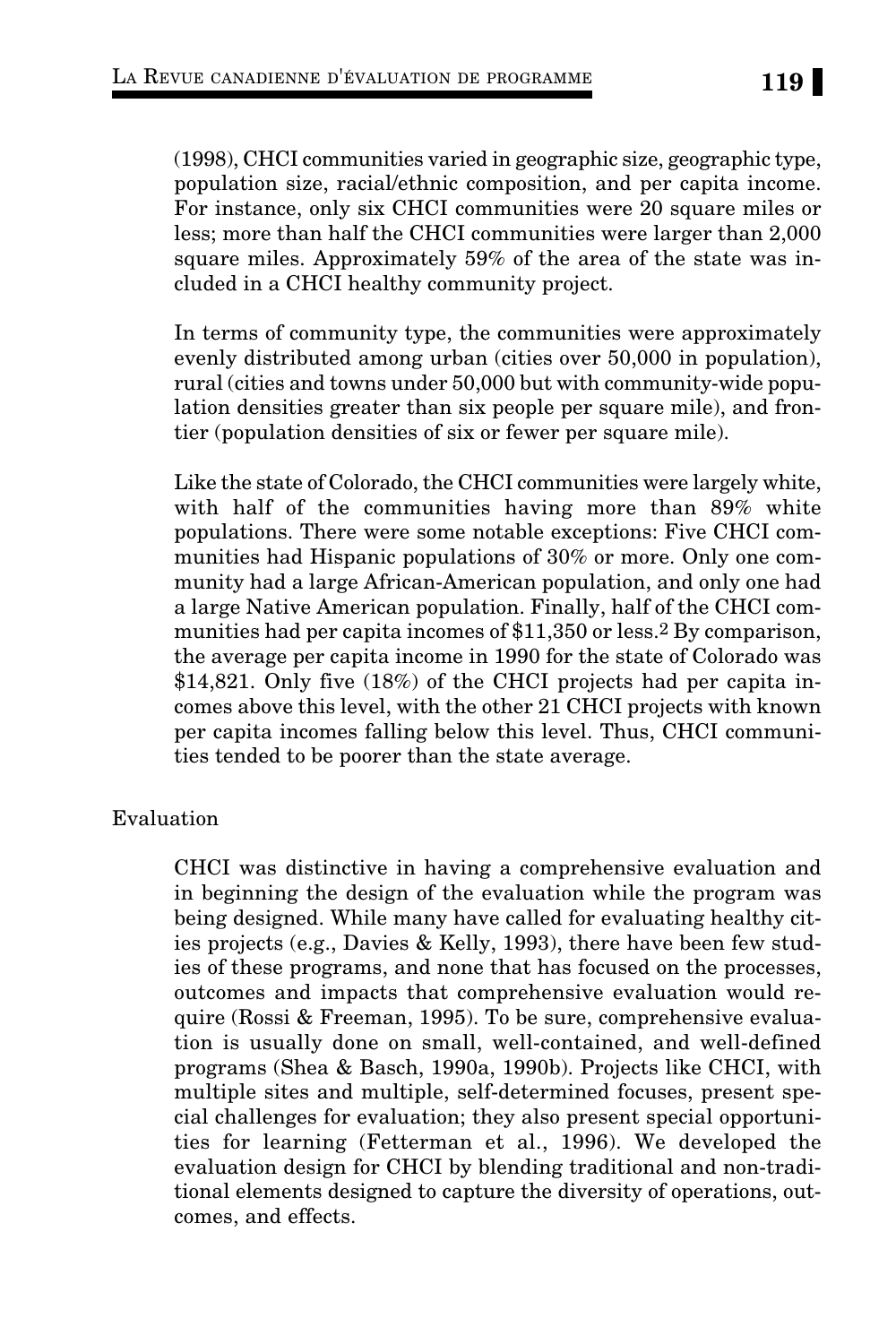There were three general goals of the evaluation. First, we tracked the CHCI program as it was put into operation in individual communities. Second, we identified short-term outcomes for the participants and for the projects of which they were a part. Third, we investigated longer-term impacts of the projects on the communities. In addition to using community-based indicators, which will be described in more detail below, we employed several other methods to accomplish these goals: in-depth case studies, stakeholder surveys, community leader interviews, implementation phase progress report assessments, and comparison community case studies. In addition to these primary evaluation components, there are several secondary components: interviews and surveys with the NCL facilitators, assessments of planning-phase products, and occasional focus groups with stakeholders. Throughout the evaluation, we incorporated participants into the design of components relevant to them, revised and adjusted parts of the design as the program changed, and provided feedback on interim findings to the program directors and developers as CHCI progressed.

The remainder of the article focuses on the community indicators component of the CHCI evaluation. At the outset of CHCI, when the evaluation plan was developed, we included a community indicators component even though we were unsure if or how this would be realized. With the anticipated diversity of themes and focuses among CHCI projects, it was clear that no single set of indicators could be sufficient to track community-level impacts of CHCI and of other community-change efforts. Nonetheless, it was also clear that communitybased indicators would be necessary to capture these impacts. As CHCI developed, some of the communities themselves included this component in their healthy community projects, and The Colorado Trust made additional funds available to foster this in other communities. Thus, the community-based indicators component of the evaluation plan has been operationalized by communities themselves. We are continuing to work with these communities as they implement their indicator projects, and we are monitoring the process and outcomes via periodic interviews with project directors.

### THE COMMUNITY-BASED INDICATORS COMPONENT

Fifteen (15) of the CHCI communities are involved in the Community Indicators Project (CIP) in two different rounds. Round 1 involved eight communities: Round 2, which began one year later, involved seven communities. All communities received extra fund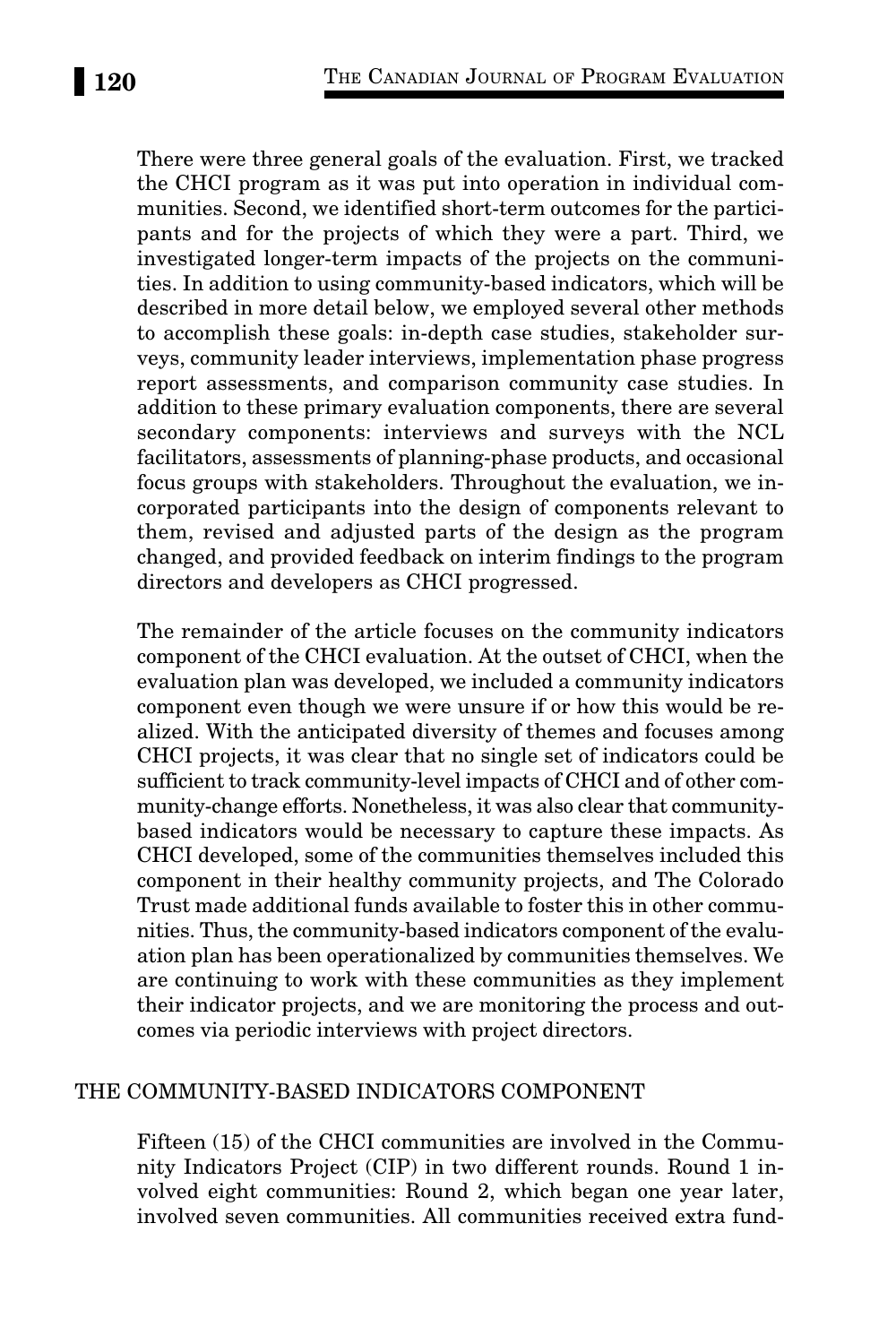ing used primarily to employ a half-time project director for two years and secondarily to pay for some project expenses. The project director is key to the success of the local project. This person, who is selected and hired by the local community, is a community member with some degree of familiarity with research but usually with more experience in community work. Under the guidance of the project director, the CIP communities develop, implement, and maintain a community-relevant set of indicators.

The CIP project directors met periodically with the other CIP directors and with a Steering Committee composed of several members of The Colorado Trust, several members of an outside consulting firm that provides technical assistance to the CIP sites, and the CHCI project evaluator.3 Although the Steering Committee provided a conceptual framework and general guidance, the CIP project directors were centrally involved in refining the process, and they became cocreators as the process progressed. In the case of individual indicator projects, the community project directors were the main creators and implementors, assisted by community members on an Advisory Committee, Task Force or Working Group (the term used generically below in describing their activities).

The general framework for the CIP process involves several steps, facilitated by the CIP project director:

- 1. *Vision Statement Revision* The CIP Working Group uses the vision statement developed by the community during the CHCI planning process as the foundation for the indicators set. The vision statement is often used as originally developed; in some communities, it is updated.
- 2. *Domain Identification* From the vision statement, the Working Group identifies domains contained in the vision. For example, these domains could include education, transportation, environment, or health.
- 3. *Dimensions Identification* Within each domain, the Working Group identifies specific dimensions that operationalize the domain. For example, within the domain of education, the Working Group may decide that the important dimensions for the community are student achievement levels and teacher training levels.
- 4. *Indicators Selection* The Working Group then selects indicators to measure the dimensions identified. To continue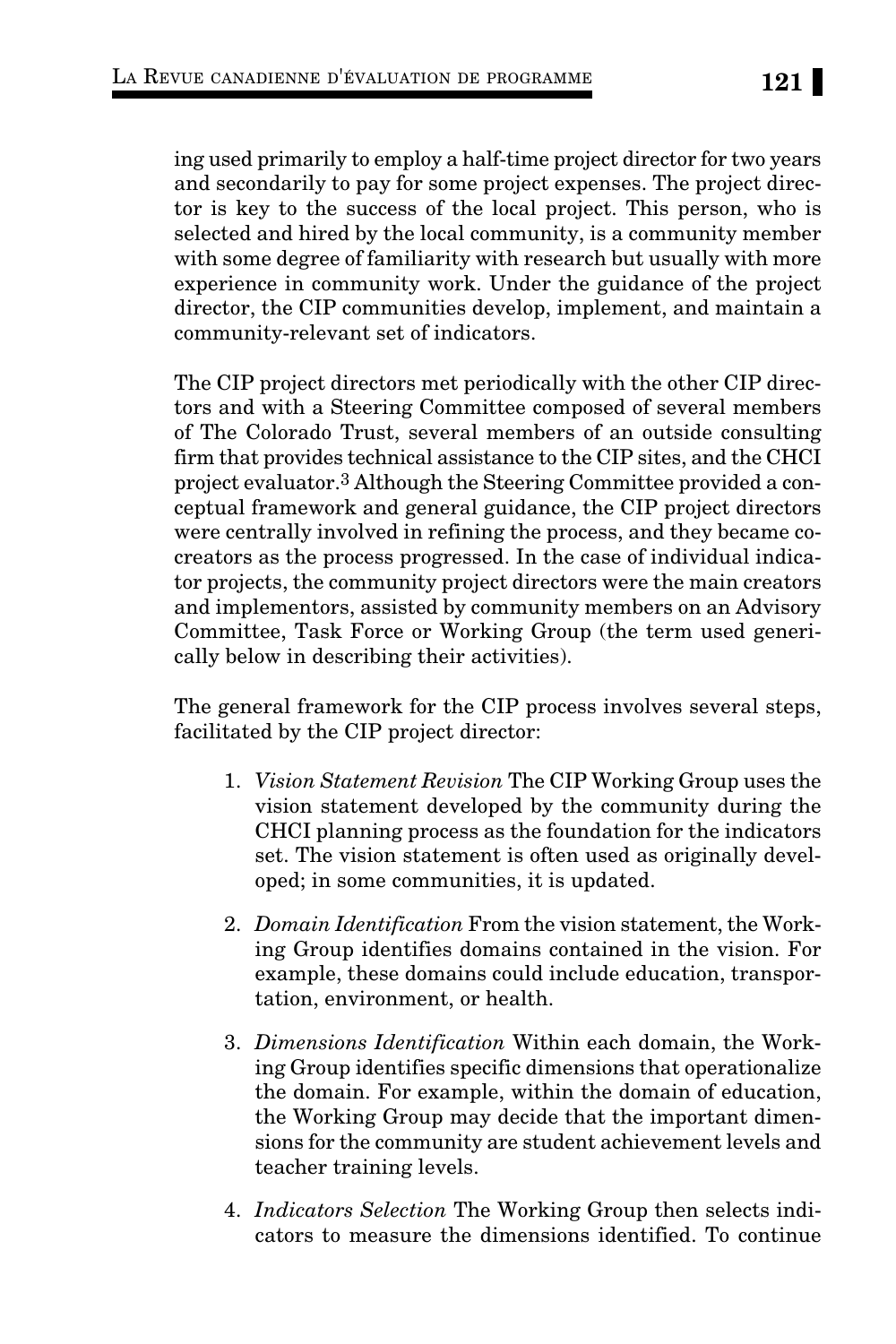the example above, the Working Group selects student scores on a state-wide standardized test and high school graduate rates to measure student achievement levels; it selects teachers' highest degree as the measure of teacher training levels.

- 5. *Indicators Collection* Data collection often is done by the CIP project director, sometimes aided by Working Group members or others in the community with access to the data the Working Group desires.
- 6. *Report Creation* Finally, the CIP project director, usually with the help of relevant community members and the advice of the Working Group, prepares the indicators report in a user-friendly format, with appealing graphics and compelling, readable text. The report is released and promoted in the community.

# STUDY METHODOLOGY

To monitor the process of the community-based indicators component and to identify its outcomes, we are using a two-part methodology:

- 1. *Regular interaction and discussion* with the CIP project directors. A form of participant observation, this data-gathering method involves regular contact and discussions with CIP project directors at periodic meetings and occasionally in telephone and e-mail exchanges. The purpose of the discussions is to stay abreast of the developments as the indicators projects progress.
- 2. *Interviews with CIP project directors at two points* in the process: about the time of the publication of the first indicators report and again 6-12 months later. These individual interviews are conducted over the telephone and are guided by a set of interview questions, focusing on the process and outcomes of the CIP project. The interviews have varied from one to three hours in length. Following the interview, we prepare a summary of the interview, highlighting the main successes and challenges during the process and the significant implications from the experience. These summaries are shared first with the CIP project director, to confirm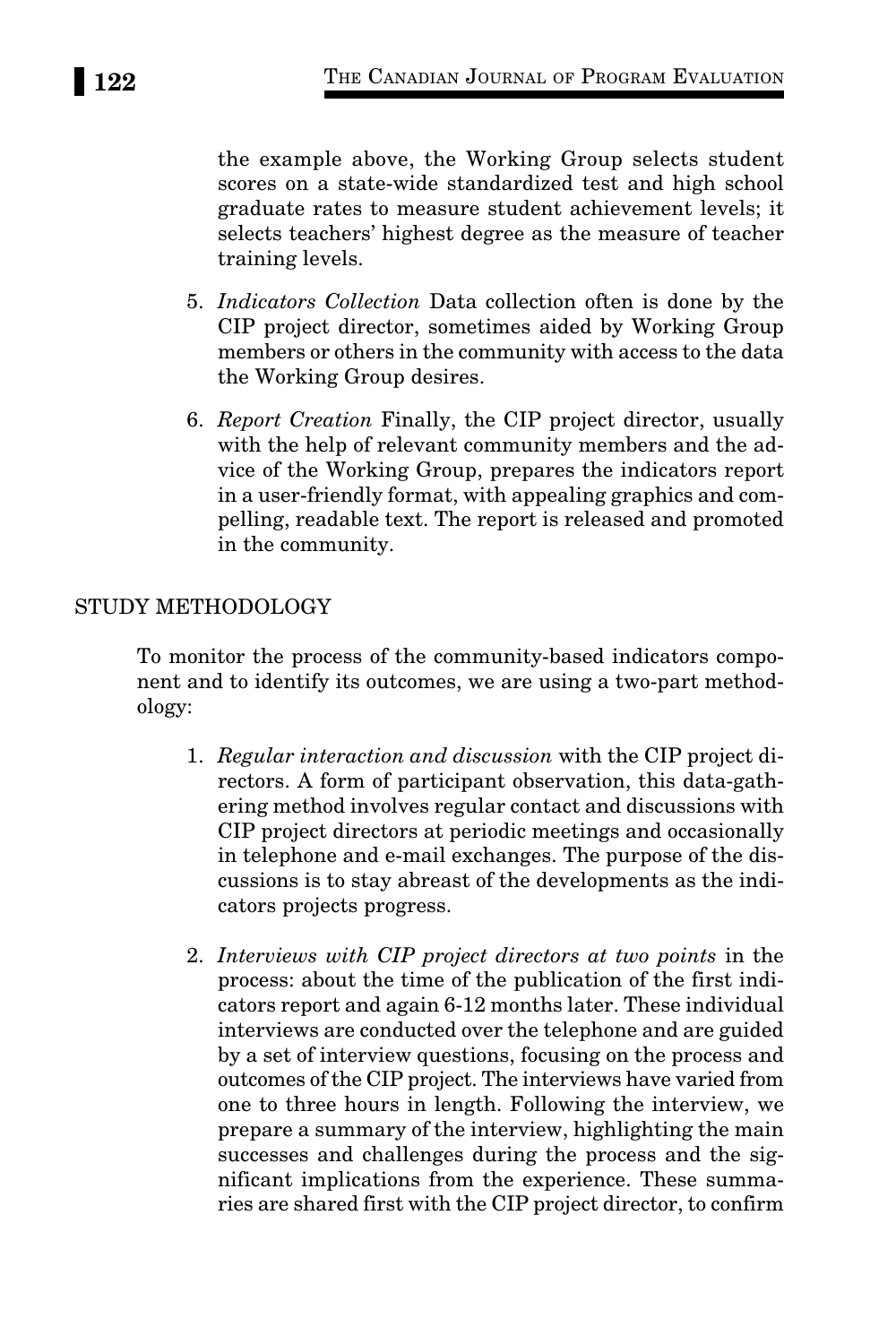the accuracy of details and to answer any remaining questions.

At this time, initial interviews have been conducted with all project directors in both rounds. Second interviews have only been conducted with one project director. Consequently, the results reported below are based on a limited set of data, although they reflect the general results other CIP communities have experienced.

### RESULTS: TWO CASES

We described the general steps that communities go through in developing an indicators report for their community. These steps are adapted and individualized by each project director and working group, depending on local realities. Below, we present two case examples, to provide illustrations of how the process occurs in actual implementation. These cases reflect the types of variations that occurred in the other communities, although each CIP process was unique.4

### Case 1: Operation Healthy Communities

### Community Profile

This project covers an area of 3,428 square miles in the southwestern part of the state. The project spans three counties, including one city, four incorporated towns, many small unincorporated towns, five school districts and the Southern Ute Nation. The population of the area is just over 38,000 people, consisting mainly of whites but with Hispanics and Southern Utes also represented. Residents typically have a strong, long-term tie to the area, with many able to trace their heritage to pioneers who settled the land. The economy of the area, which used to be dependent on extractive industries (mining, logging, oil and gas), is now based in tourism, with retirees also contributing to the new economic picture. Overdevelopment and escalating real estate prices (beyond the reach of many local residents) are current issues of concern.

Indicators Project Overview

An Indicators Council was created at the outset of the project (winter 1996), composed of a varied group of people from different areas.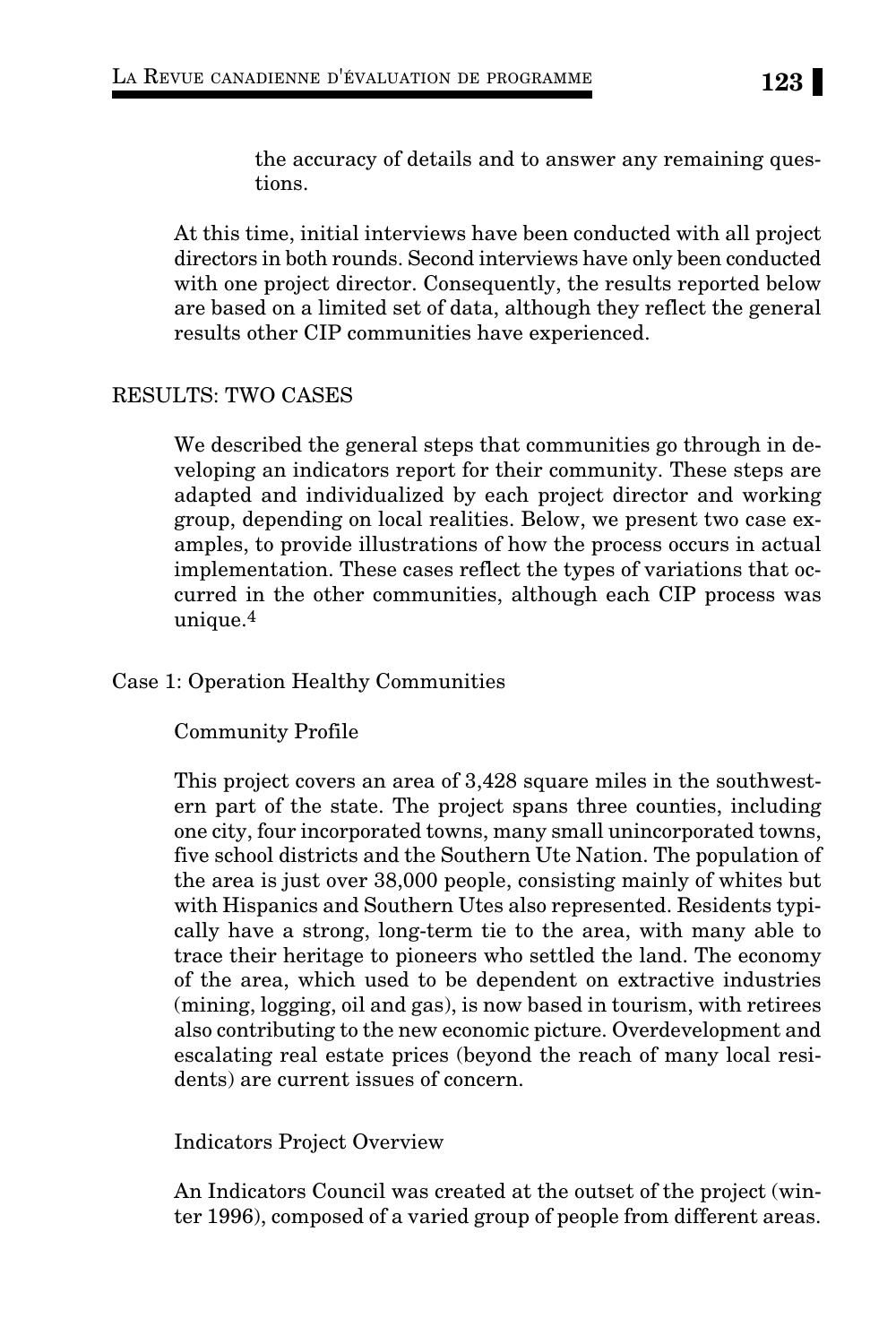People were selected for a particular focus or interest (e.g., education) but also were encouraged to take a broad, area-wide perspective. There was a conscious effort to include minority perspectives, such as people with disabilities, members of the Southern Ute Tribe, and other racial/ethnic groups.

The Council was guided by its new part-time indicators project coordinator (who also served as the mayor of the main town in the area). The Council reviewed five different vision statements related to the project area; these vision statements had been created by different groups over the previous five years. The Indicators Council identified and grouped the values contained in the vision statements, then chose four broad categories of values: human services (including health care, affordable housing, schools, human services), quality of life (including environment, cultural heritage, recreation, recycling), economy-transportation-communication (including within economy: benchmarks by enterprise zones, sustainable agriculture, healthy and environmentally-friendly economy in general; within transportation: high-quality air service, safe roads; within communications: high-quality communications), and family life (including healthy families and safe families).

The Council was first instructed on how indicators would be chosen, using these criteria: validity, availability and timeliness, stability and reliability, understandability, responsiveness, policy relevance, and representativeness. The Council, once trained, broke into subgroups, based on interests. The subgroups brainstormed possible indicators, with minimal suggestions from the project coordinator related to indicator availability, attainability, and validity. The project coordinator encouraged the use of rates rather than raw numbers (because increases in raw numbers do not necessarily indicate a change, due to increasing population); several members of the Council, however, persisted in requesting raw numbers, largely because of needs and pressures for particular numbers specific to their work or organizational settings.

The Council met as a group to develop their first comprehensive list of potential indicators. This resulted in a list of about 125 indicators. The subgroups met again with the intent of reducing their sublists, but they were generally not successful. This occurred for two main reasons. First, inconsistent attendance of stakeholders at subcommittee meetings resulted in some last-minute additions of new indicators. Second, Council members favored having a diverse set of indicators for particular topics rather than selecting just a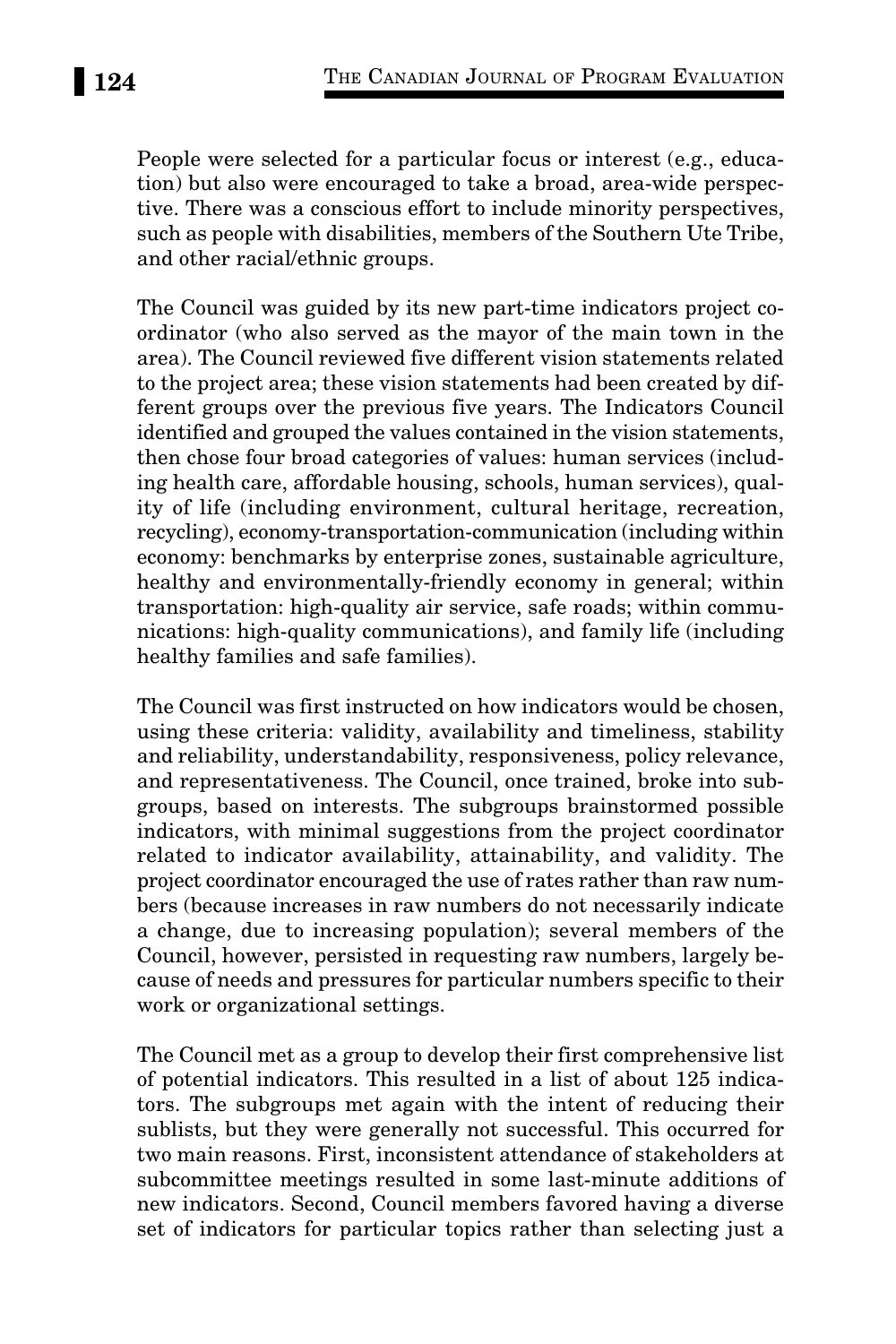few indicators. After prolonged discussion, the list of indicators was reduced to 96.

The project coordinator then began to collect the data for all of the indicators, with the intent of gathering data for four counties over the past several years. She discovered that data were available from a variety of sources (some in office records and state books, others over the Internet) and with varying degrees of ease. The difference between primary and secondary data collection became very significant to the project coordinator. Primary data collection for a particular indicator meant a significant investment of time and resources by the project coordinator. This investment sometimes paid off and sometimes did not. For example, one suggested indicator was mobile home rental costs (monthly rental rate and site availability). To develop this indicator, the project coordinator had to contact about 30 mobile home parks across the four counties. Many were suspicious, thinking competitors were calling to get rate information, and reluctant even to return phone calls, much less provide data. After much effort, the project coordinator was able to obtain the information. In the case of other potential indicators (for example, weed control), the search for primary data was time-consuming but ultimately unsuccessful.

Secondary data collection also sometimes presented challenges. For instance, one suggested indicator was water quality. The project coordinator discovered that some available data (for example, from the U.S. Geological Survey and the U.S. Environmental Protection Agency) were so complex, technical and detailed that a special consultant would have to be hired to interpret them, and that, even with a specialist, the data would not likely result in a meaningful water quality index. Other available secondary data (for example, on the water quality in one river basin) appeared to be useful but were not available for the other seven river basins in the project area. Even data like well-water quality (collected by the health departments in the counties) were unusable because faulty well seals were generally more of a problem in poor well-water quality than was chemical contamination of the well from the ground. In sum, the project coordinator's search for data for this potential indicator resulted in no meaningful product, although she did develop a good understanding of the complexities of water quality measurement.

A "funneling-down" process, therefore, occurred with the set of 96 possible indicators: due to unavailability, unreliability, or invalidity, particular indicators fell off the list that would constitute the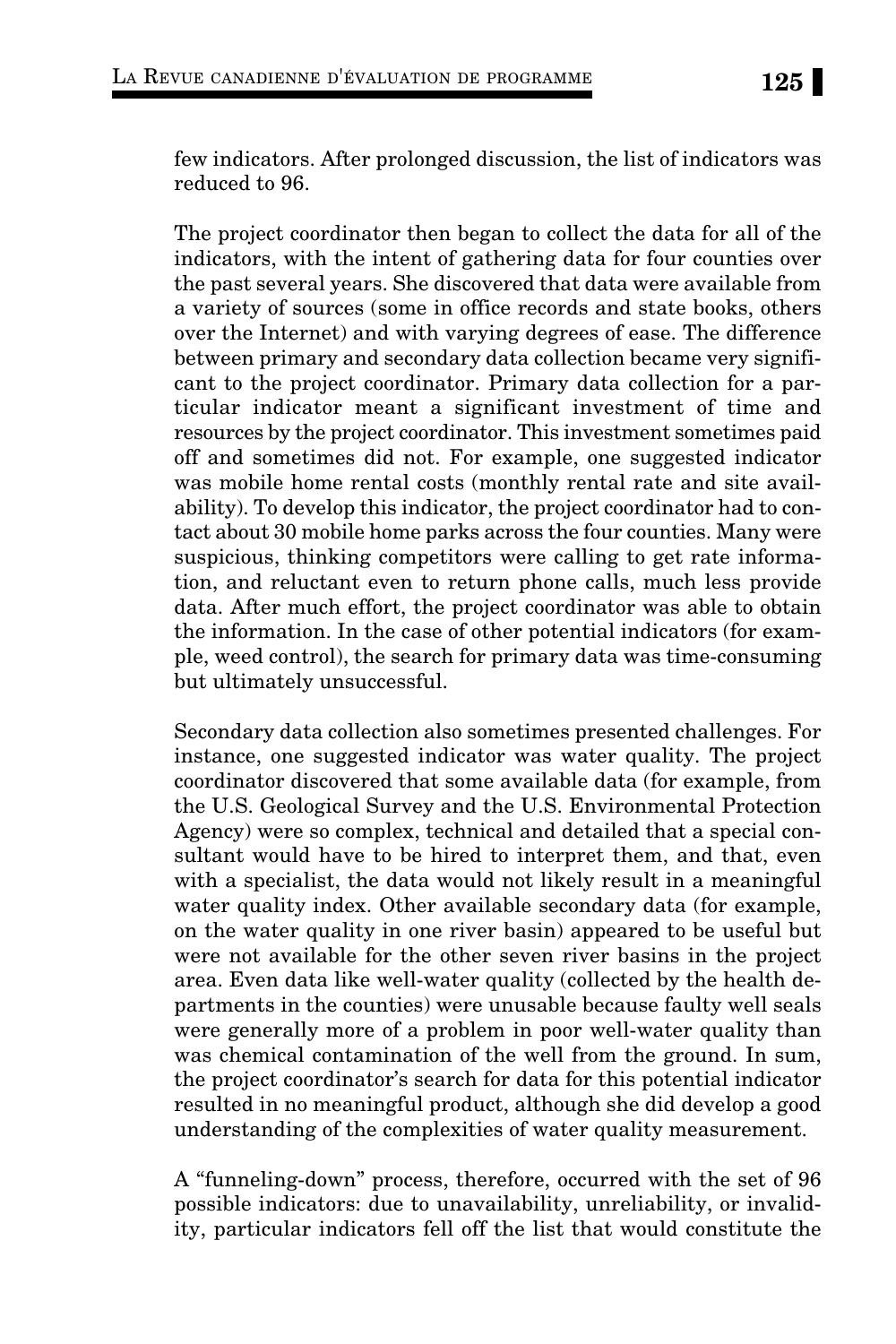final set. A related criterion used in the funneling-down process was subjectivity of an indicator. For example, the number of arts events was suggested as a potential indicator. Upon closer inspection, however, it became clear that one city or area's definition of an arts event did not match the definition for another city or area, and no standardized definition was possible or desirable, from a community's standpoint.

Three other processes occurred during the development of the final set of indicators. In about four or five instances, an indicator was substituted for one on the original list because it provided a better measure of the topic or because it was more accessible. In a few cases, several indicators were used for one on the original list because they provided a more complete picture of the situation. Finally, in spite of the attempt to limit the number of indicators, several new indicators made their way onto the list, due to strong advocacy by certain individuals.

In the end, data were collected on 99 indicators. The data were assembled first into four categories (human services, quality of life, economy-transportation-communication, and family life) for the mock report. Council members on the writing committee took on the task of writing up the data for the report sections. The general format for the report (decided by the Council) was, for each topic (which might involve several indicators): definition, interpretation, linkages, current activities related to the area, and future recommendations, plus a page for graphics (e.g., charts, pictures). Different members of the writing committee worked on different topic sections as the data were ready.

As draft sections were ready, the project coordinator began circulating sections to relevant community people (for example, education indicators were shared with community people involved in education; the affordable housing indicators were shared with real estate people, government officials, and ordinary interested citizens). These reviewers were asked to comment on the accuracy of the data and its believability, in their opinion. In several cases, based on this review, indicators were refined or dropped. It is important to note that there were technical, not political, reasons for each of these decisions. No indicators were dropped because a reviewer objected to accurate data or its implications. There was an unexpected side benefit to this wide community review: Many community members were primed for the release of the report.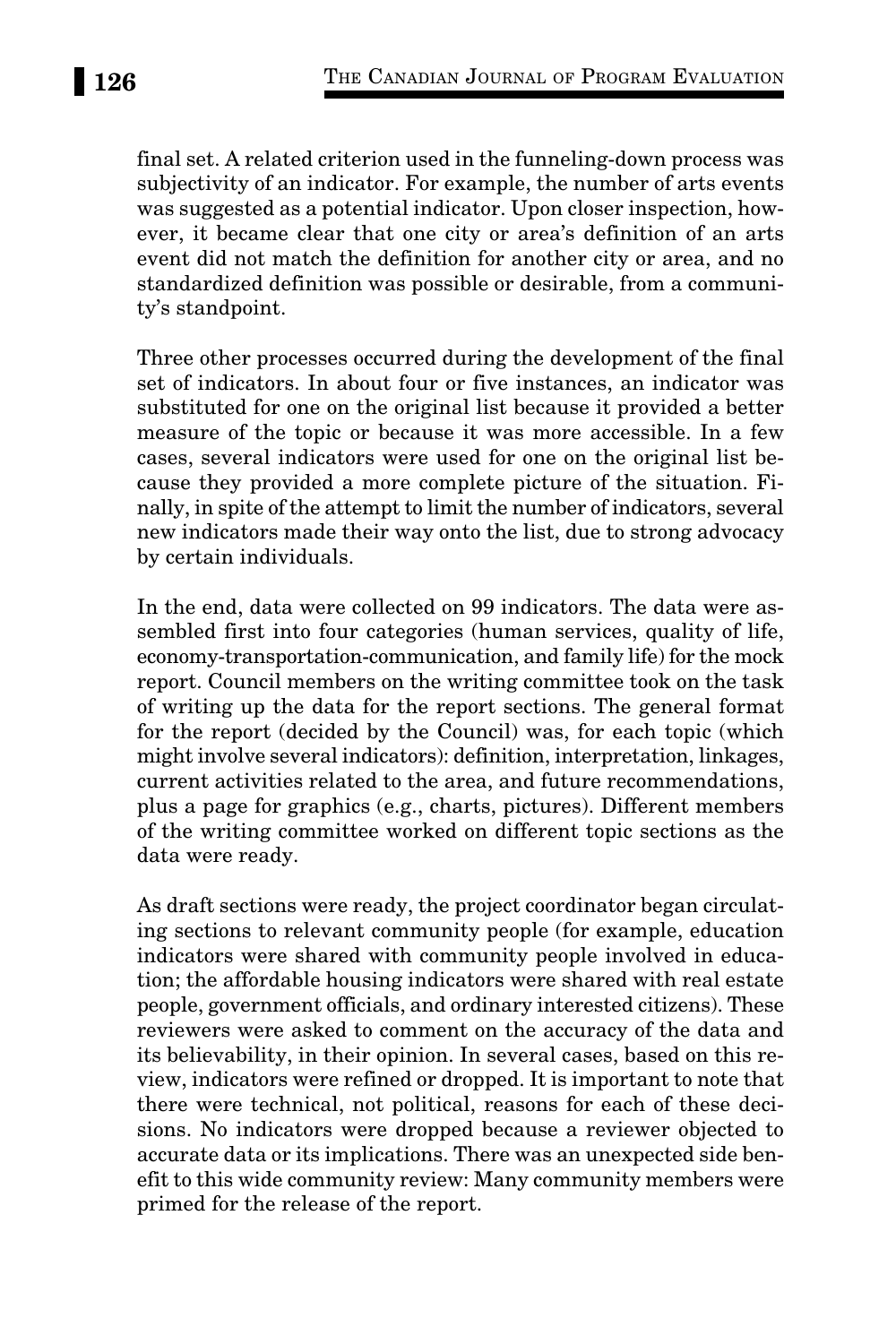The final 59-page indicator report is entitled "Pathways to Healthier Communities: Archuleta, Dolores, La Plata, and San Juan Counties" and subtitled, "An Index of Values and Indicators that Measure the Health of our Communities" (Operation Healthy Communities, 1997). The report is organized into four main sections: Quality of Life, Economics Transportation and Communication, Services, and Family Life. Within these sections, there are subsections on particular topics. Within each subsection, a common format is used for presentation. There is a definition of the topic or issue and a listing of values (subdimensions) and associated indicators. Then, there are brief paragraphs on "Interpretation" (of the data presented), "Linkages" (with other community topics and issues), and "Current Activities/Future Suggestions" (related to changing the topic for the better).

An illustration of one section provides a better understanding of the report's contents. The report's first section is entitled "Quality of Life" and begins with this statement of the communities' values in this area:

We envision strong, cohesive communities where involved citizens of all ethnic backgrounds work together to preserve our small-town, rural lifestyle, promote stewardship of the land, preserve open space, and value clean air. We envision communities where people have a high regard for their neighbors, have a strong sense of place and attachment to the land, and have a commitment to sustaining a community-oriented way of life. We envision communities that establish an open dialogue between leaders and citizens and where volunteerism is strongly valued. Our communities provide ample opportunities to share cultural heritage, enjoy the arts, and participate in a variety of recreational and cultural events. (Operation Healthy Communities, 1997, p. 8)

Following a page of pictures of the community related to this topic, four dimensions are presented: Strong, Cohesive Communities; Recreation; Healthy Environment; and Cultural Heritage. Within each of these dimensions, there are subdimensions (or values), with indicators for each. To illustrate using the first dimension of strong, cohesive communities, there are four values or subdimensions. These are listed below, with the associated indicators: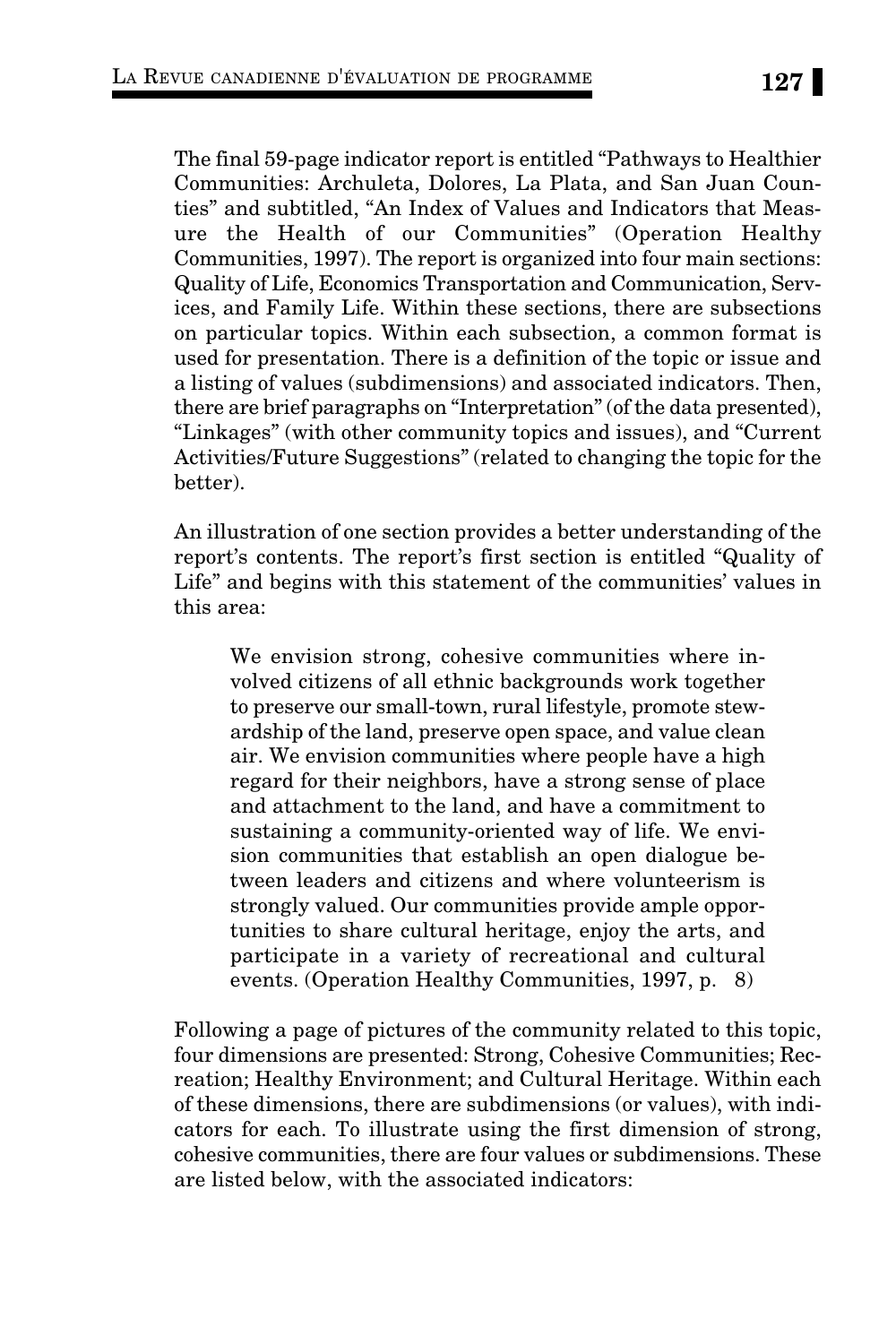| Value                                             | Indicator                                                                                    |
|---------------------------------------------------|----------------------------------------------------------------------------------------------|
| Involved citizens                                 | Percentage of registered voters<br>participating in off-year election                        |
| Open dialogue between<br>citizens and governments | Number of times last year citizens<br>attended a meeting on a community<br>issue             |
| Strong neighborhoods                              | Percentage of people who feel safe<br>walking in their neighborhood at<br>night              |
|                                                   | Percentage of people who feel<br>comfortable asking for or giving<br>something to a neighbor |

The data for each of these indicators are presented; like the data throughout the report, these data are a mix of one-time measures and multiple-time measures. Following the data tables, there are three short paragraphs interpreting the data, explaining the linkages of the data to other community issues, and suggesting actions to improve the situation.

# Case 2: Healthy Pueblo 2000

Community Profile

This project, in the southeast part of the state, encompasses 2,400 square miles, including the large city of Pueblo and the surrounding townships and metropolitan areas. The population of about 123,000 is ethnically diverse, with 49% white, 36% Hispanic/Latino, and the remainder a mix of other groups, including African-American and Native American. The over-65-year segment of the population is 15.2% and growing. The county has experienced severe economic hardship and unemployment since the early 1980s, due to plant closures and industry cutbacks. This has resulted in poverty, stress, lessened health-care access, chronic disease, and impaired social-support systems. Pueblo County has the highest proportion of welfare cases in Colorado, with associated problems of teen pregnancy, poverty, and dysfunctional families. The county's minority populations suffer disproportionately from health-related problems.

# Indicators Project Overview

The Healthy Pueblo indicators project began in winter, 1996, with a town-gown partnership between Community Research Services at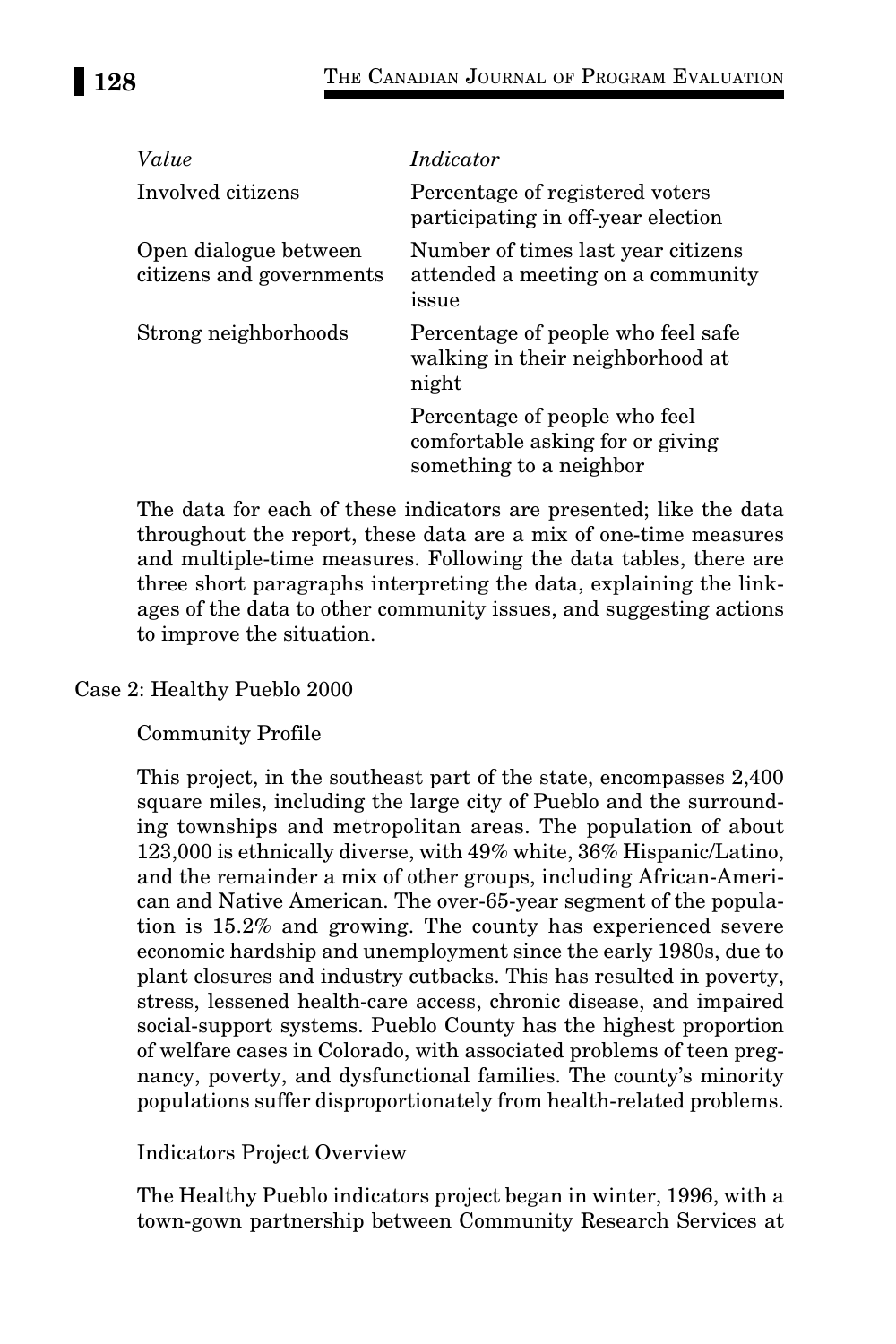the University of Southern Colorado and Healthy Pueblo 2000 (HP2000). The indicators project director, a faculty member at the university, had been involved as a stakeholder during the planning phase of HP2000. One of her first challenges was deciding how to address the reality that the HP2000 planning and visioning effort was only one among 12 different planning and visioning efforts in Pueblo. In particular, a group known as the Pueblo 2010 Commission had also developed a vision statement and was very active in the community. The Pueblo 2010 effort was centred in Pueblo City and County government and involved business and human service sectors; the HP2000 effort was largely centred in the human services and non-profit sectors of the city and county. There were, however, many other efforts. These included the Pueblo County Restructuring Committee, a planning effort mandated by 94-HB1005 which merged the Department of Social Services and the Department of Institutions; a regional prevention group, with the core coming from juvenile justice sectors; Build a Generation; the Pueblo Community Wide Collaborative Initiative (organized to facilitate collaboration in response to health and human services RFPs); the Renaissance Project (a downtown revitalization effort); Communities in Schools; the Medically Underserved Committee; and the Community Compact (to improve educational access and outcomes).

Over the first months of the indicators project, the director and her university-based team held individual meetings with representatives from each of these other efforts; the focus of the meetings was understanding the other groups' visions and plans and explaining the goals of the indicators project to them. In the case of the Pueblo 2010 group, the project director herself was a member of one of the group's seven task forces, the Health and Well-Being Task Force. Consequently, she was an active participant in the other main planning and visioning effort then underway. Her involvement in multiple planning efforts was advantageous in introducing more people to the potential of the indicators and, later, in giving the indicators project a wide base in the greater Pueblo community. At the annual retreat for the Pueblo 2010 Commission, for example, the idea of a "scorecard" was discussed, and the project director used this as an opportunity to explain that the aim of the indicators project was to produce just such a measure. The Commission members, from many different community sectors (business, arts and culture, education, etc.) were very supportive of the idea and encouraged its development.

An advisory group composed of about 15 people was established early in the project. The group was composed mainly of stakeholders from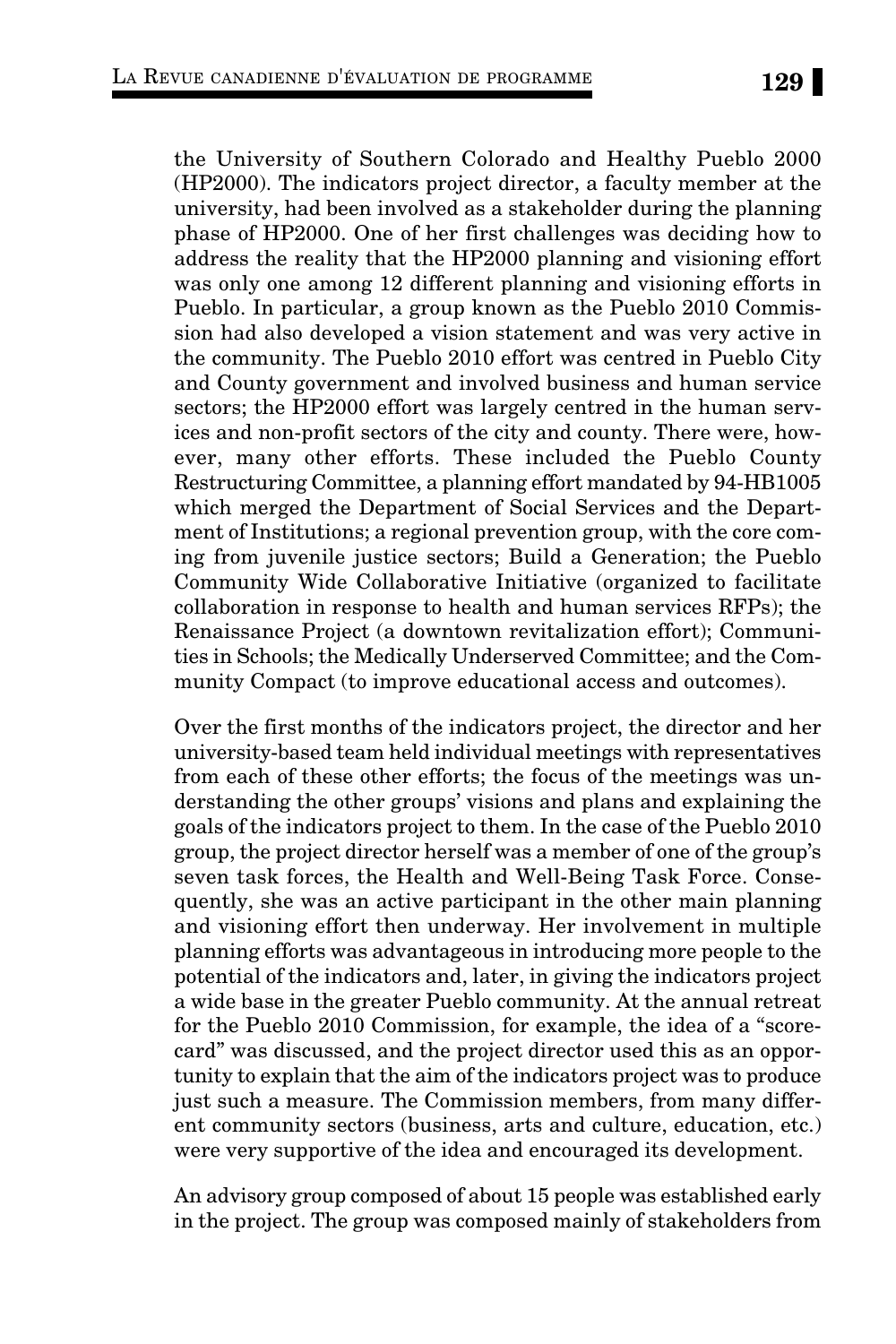the earlier HP2000 planning phase, plus some other community people, most of whom were data users. This group had a technical bent, but it had a broad representation, including some people in political positions. In its first activities, this group, which met monthly, reviewed the various vision statements from the 12 different planning and visioning efforts and felt that the HP2000 vision was the most inclusive and comprehensive. Consequently, it served as the basis for the selection of domains and dimensions.

Throughout the first year of the Pueblo indicators project, the competition among the 12 different planning and visioning efforts slowed development of the indicators. Because it was tied to one of these 12 efforts, the CIP project was inadvertently caught in the competition. Although the CIP project director envisioned the project as a community-wide effort which would be useful to everyone, she had to sell this idea to others involved in different efforts. Fortunately for progress on the indicators project, the different efforts ended or consolidated due to various reasons (including changes in leadership in some efforts and lethargy or burnout in others). By late 1996, only one effort remained as a result of a merger between the HP2000 group and the Pueblo 2010 Commission. The Pueblo 2010 Commission adopted the vision of the HP2000 group and also endorsed the indicators project as the scorecard for the Pueblo community. The Pueblo 2010 Commission is now the sole effort and has positioned itself as the primary planning advisory group for the city and county of Pueblo.

While all of the discussions were occurring between various community planning efforts, the Community Research Services team was progressing slowly on the development of the indicators. Beginning in the summer of 1996, representatives from the team met with representatives from other planning efforts and from major health and human service providers (the hospitals, the United Way) and asked them for information about the data they used most often, where it came from, and how they used it; in addition, they were asked what data they would use if they could access it. The team collected over 100 data items which formed the starting point for the indicators selection.

Constructing dimensions was an interactive process. The team began with the original HP2000 vision and extracted dimensions relating to environment, health and safety, housing, education, family strength, economic opportunities, and community participation. Once the merger with the 2010 Commission occurred, the team decided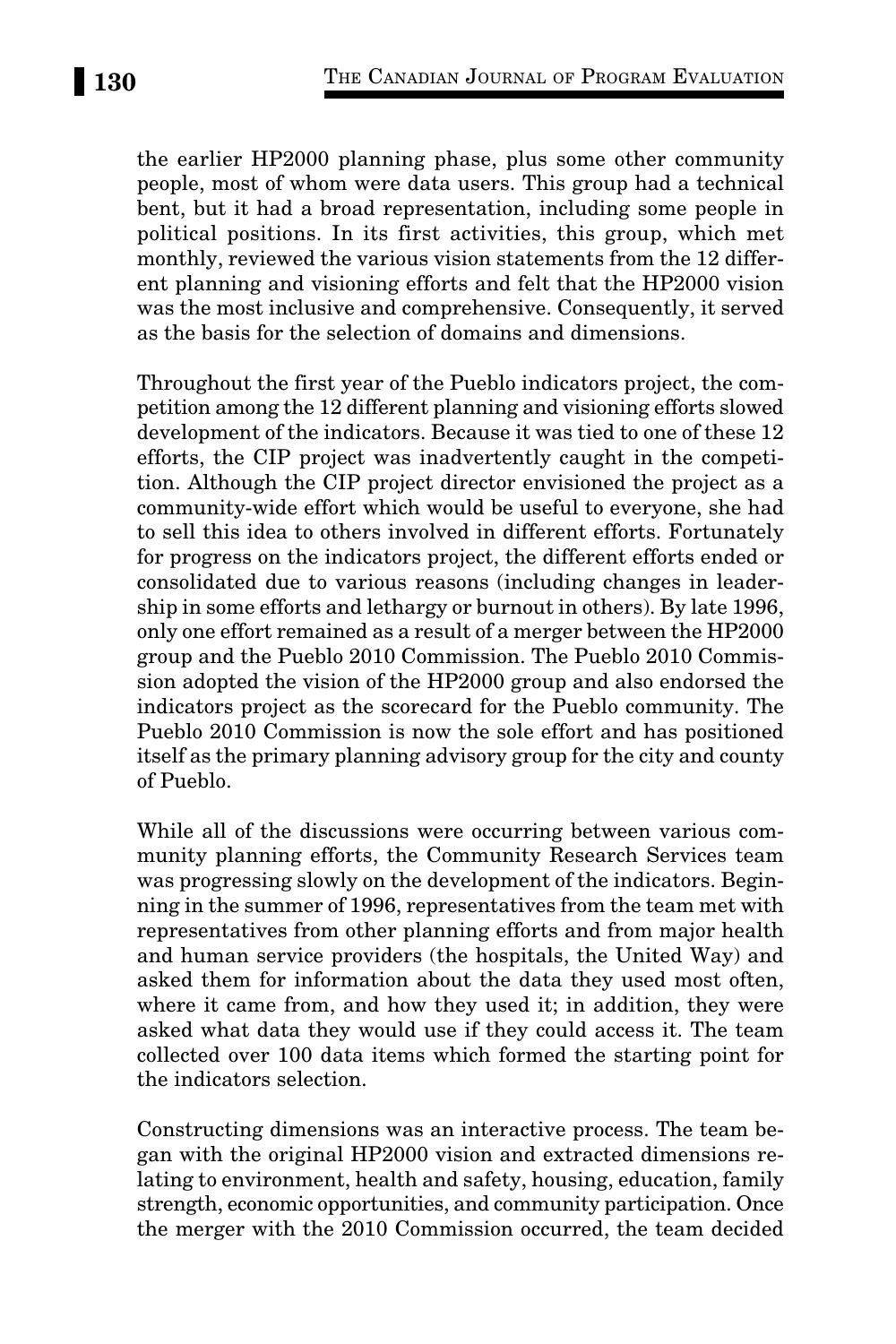to have an indicator to highlight the concerns of each task force. Consequently, business was added as a subdimension of economic opportunities; and arts, culture and recreation, as well as governance, were added as subdimensions of community participation.

Concerted effort on the composition of the indicators report began in early 1997, following the merger. A number of potential indicators was discarded because of concerns about reliability, validity, or accessibility. The final listing of 24 indicators was created by the advisory group in consultation with the university team. Political considerations did not intrude until the very end, when the team was assigning overall assessments of the status of each indicator to use on the "Indicator Summary" pages. The advisory group was decidedly against a "grade card" approach (i.e., A, B, C). The team considered using directional arrows but decided that they presented interpretive problems (up is a "good" indicator? down is a "bad" indicator?). Instead, the team decided to use the weather icon approach — sun, partly cloudy, storm clouds — even though they knew there might be bad feelings among those involved in sectors with "stormy" assessments. The advisory group was not very concerned about this type of potential backlash from the indicators.

The indicators report, "A Community Snapshot," was published in late spring 1997 (Community Indicators Project, 1997). The 23-page report begins with a statement of the HP2000 vision:

Our vision: A healthy community is a clean, safe, nurturing environment where education and empowerment are a priority and the most vulnerable are protected, ensuring community opportunities and improvements for the betterment of future generations.

It then provides an overview of the indicators report creation, followed by the Indicators Summary pages that had caused the controversy on the advisory group. For each dimension under one of the eight domains, the indicator label is given, along with a brief status assessment and an appropriate weather icon. For example, under the domain of Environment, this is listed:

| Air Quality:<br>Consistently better than standards | $\lceil$ icon: sun $\rceil$  |
|----------------------------------------------------|------------------------------|
| Green Space:<br>Good, but beginning to decline     | [icon: sun with some clouds] |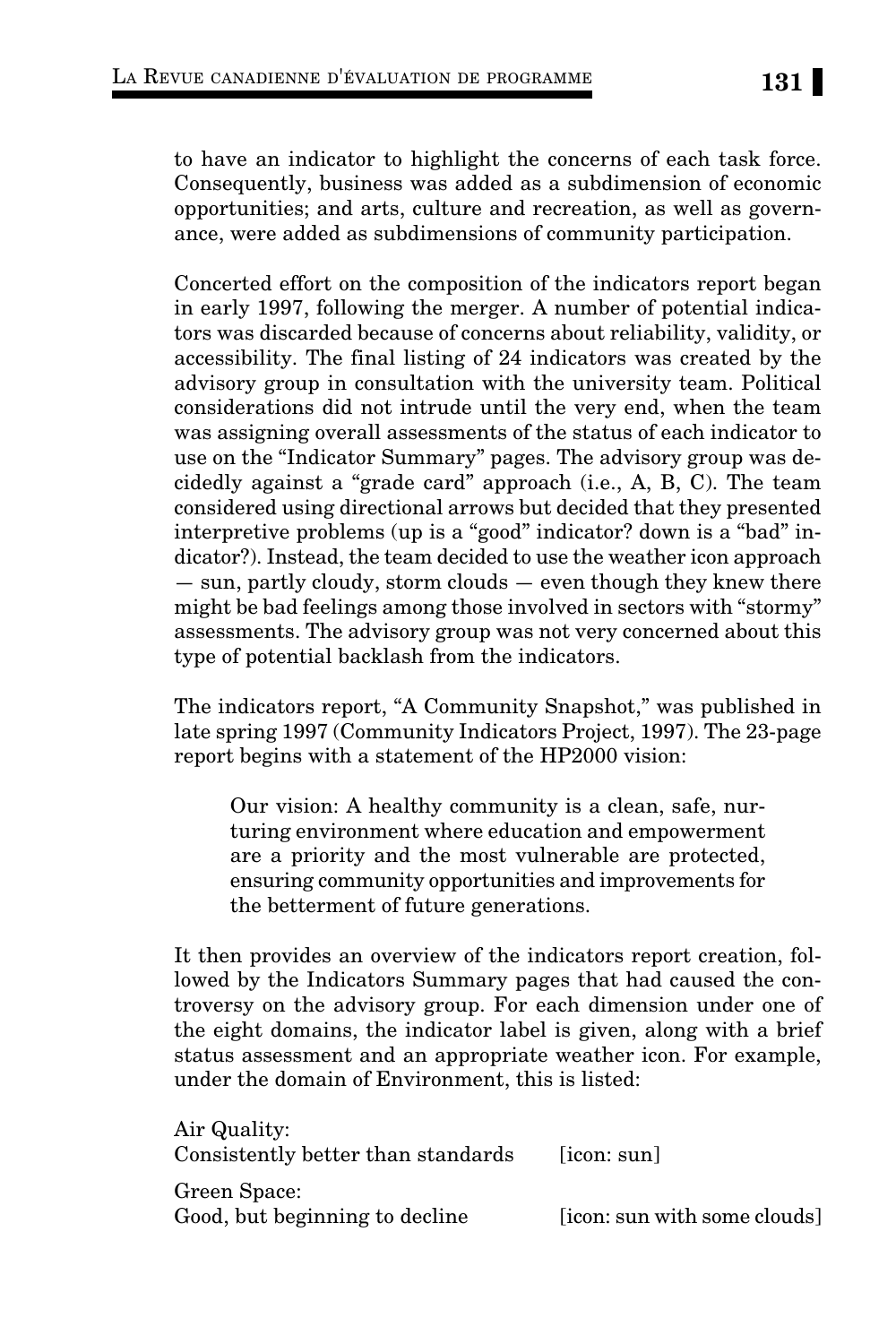(Environment was the first of eight domains; the others were Education, Families, Health, Safety, Housing, Economic Vitality, and Community Participation. Each domain had two to four dimensions (the two for the Environment domain are shown above); there were generally one or two indicators for each dimension. As an illustration, the indicators for the two Environment dimensions are listed below:

| Dimension   | Indicator                                                                   |
|-------------|-----------------------------------------------------------------------------|
| Air Quality | Yearly counts of air-borne pollutants of 10<br>micrograms or smaller (PM10) |
| Green Space | Acres of parks, recreation, and open space per 1,000<br>population          |

A third dimension, Recycling, was listed and described, but a label was "pasted" over the section, "Under construction, watch this space!" The Group wanted to include the dimension as a placeholder for future work, even though data were not available at the time.

The Pueblo report used graphics, tables, and sketches and kept the written text for each indicator to a minimum (generally two to three short paragraphs). The report included a postage-paid evaluation form at the back, asking readers to rate each indicator (from "very bad" to "very good") in terms of the narrative and the graphics presentation.

### **CONCLUSION**

These two examples provide an introduction to the CIP projects for the Colorado Healthy Communities Initiative program. The other 13 communities involved in the CIP component are in various stages of development or implementation of their indicator projects. When all the communities have released their reports and all CIP project directors have been interviewed twice, we will be able to set out some comprehensive implications from the Colorado projects for other communities considering the same process. Based on these two cases of community-based indicator development and use, however, we can set out some implications from these two cases that may generalize to all communities, once the process has been completed. The implications discussed below have been confirmed with the project directors for these two projects and generally match the experiences of the other Round 1 CIP communities.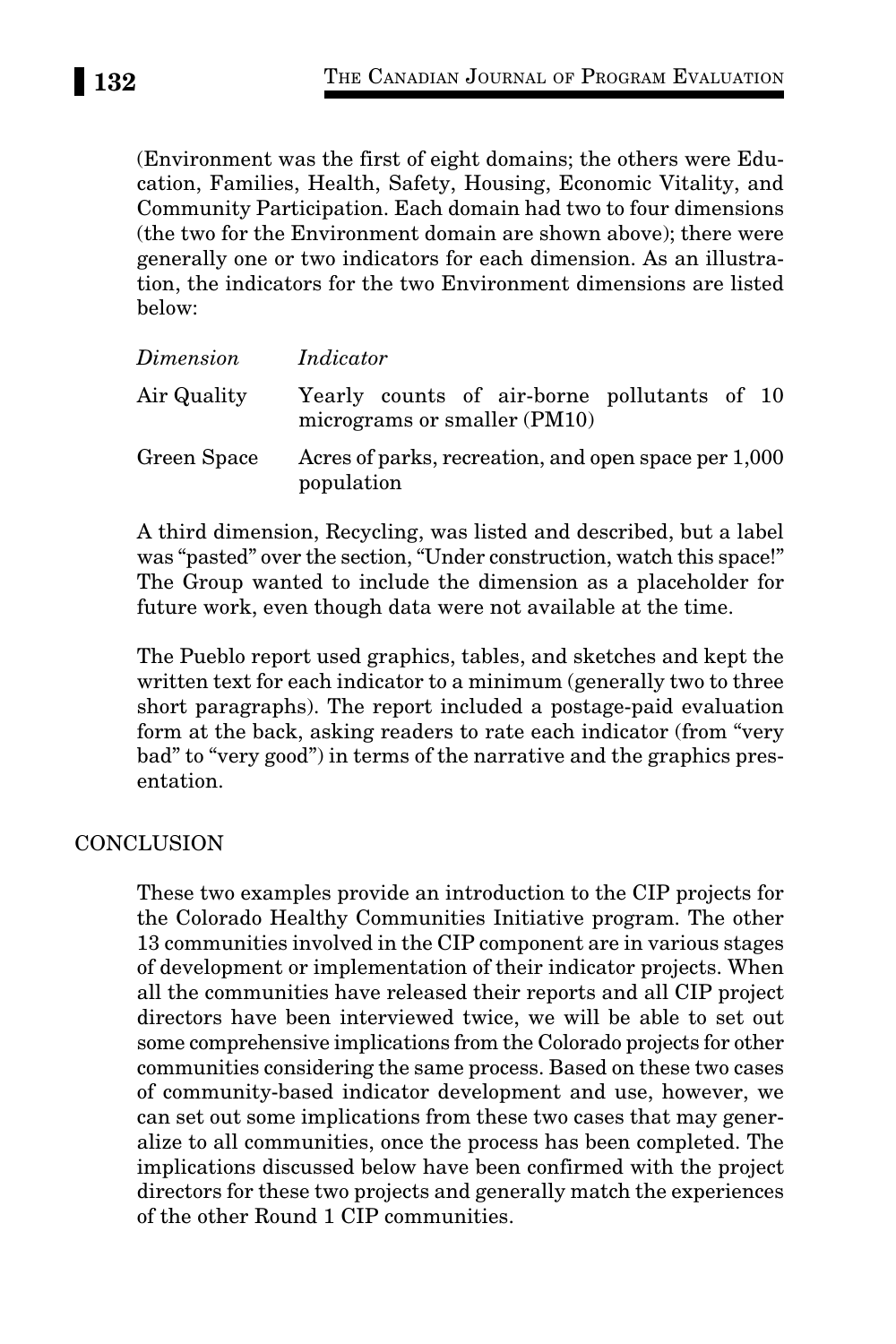There were several important implications from the Operation Healthy Communities case. First, having a broad-based advisory council kept the project in touch with the community throughout the development of the indicators set. It also assisted with dissemination of the document and facilitated its quick use. Second, primary data collection for an indicator can take time and resources, sometimes without a good payoff. This has important implications for the future sustainability of index project efforts. Third, there are many more mini-steps in each of the main steps than anticipated at the beginning. It took more time than anyone anticipated. Fourth, it is easy for the citizens council to brainstorm possible indicators without realizing that certain indicators (a) do not exist, (b) would result in primary data collection and therefore be relatively expensive to collect, or (c) are not valid or reliable. Fifth, having citizens reviewing the draft document was valuable not only for finding inaccuracies but also for fostering excitement and beginning utilization of the report. Sixth, having many people involved resulted in more work but it pays off in the end.

There were four main implications from the Healthy Pueblo 2000 project. First, it is advantageous to seize opportunities when they present themselves to advance the idea and goals of the indicators project. Second, the indicators project has to be seen as belonging to, or at least serving, all the other planning/visioning efforts and service delivery systems in the community. Third, it is helpful that people have the perception that the indicators project is neutral and involves objective data. Because of this, there was surprisingly little disagreement about the data themselves, even when they delivered unpleasant news. Fourth, the project can whet appetites for more detailed data. The indicators project team is responding to these requests by locating, posting, or linking to additional data items on its Web site.

Across both projects, it is clear that citizen involvement was key in developing and using the indicator data. While it is too early in these two cases or any of the other CIP projects to assess the degree of use of the indicator sets, interest in the use of the data was high in both projects. Actual use was made more likely by including potential users in the process. Citizen involvement also fostered ownership of the indicators project by the community in a way that rarely occurs with more traditional evaluation components, such as surveys or interviews. This type of ownership would also suggest that actual use will be more likely. It is also possible that this ownership of the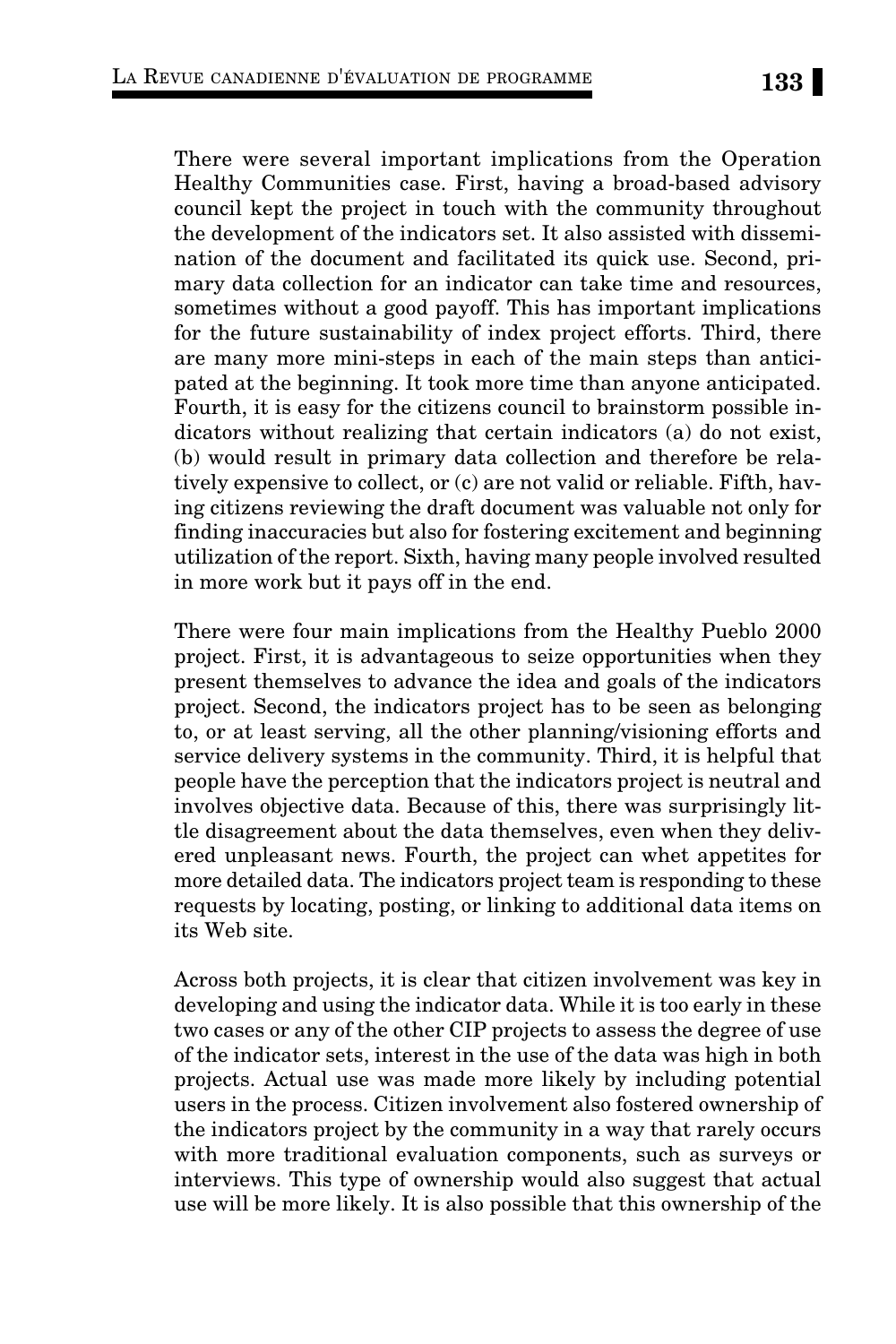indicators will result in the institutionalization of the indicators within the community, as they become an integral part of community decision-making and action.

Another outcome from both projects was the development of evaluation capacity in these communities. The capacity that was built relates to developing indicators, collecting data, and reporting findings. Community members increased their knowledge about, and in some instances their skills in, data collection and analysis. Aside from individual knowledge and skill development, new partnerships were formed, particularly in the Healthy Pueblo 2000 case, between those with evaluation capabilities and those with evaluation needs (in Pueblo, for example, between the university team and the social service groups respectively).

These outcomes from the two CHCI communities are suggestive of the outcomes coming from the other communities involved in the community-based indicators projects. Through indicators, these communities have found a way to track their visions and their progress toward achieving them. They have also challenged their citizens to think deeply about their community and provided a focus for their actions. The Healthy Pueblo 2000 report states, " While these indicators may provide quick and simple answers to some of our questions, they will also, hopefully, raise important questions, which we need to address as a community: … What do these data mean? Is this good news or bad news? … What is the reason we are seeing these numbers and trends? … Are we there yet? How do we know when we've achieved our goal?" (Community Indicators Project, 1997, p. ii) Community-based indicators not only provide a means to empower individual citizens but they also can empower communities as a whole, as they provide a roadmap and benchmarks along the way. While the results from the Colorado initiative are preliminary and still developing, they provide early evidence that communitybased indicators are a powerful tool for community change and development.

# NOTES

- 1. Parts of this section are based on Conner et al. (1998).
- 2. This figure is based on 26 communities. Per capita income data on two lower-income communities were not available because their boundaries do not correspond to census data boundaries.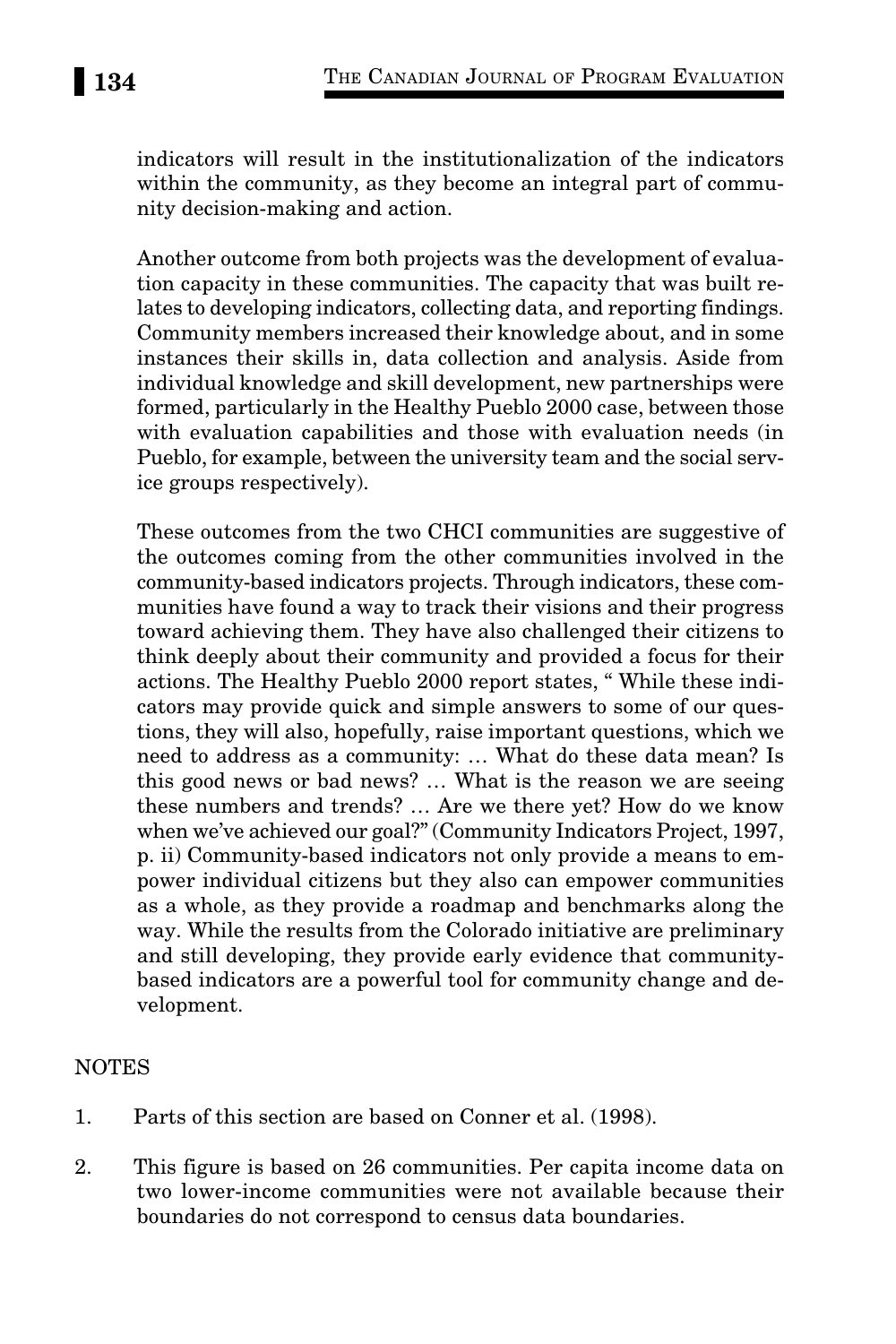- 3. The Community Indicators Project for the Colorado Healthy Communities Initiative was developed cooperatively by a steering committee composed of representatives from The Colorado Trust (Doug Easterling and Dana Nickless), OMNI Research and Training (Susan Stein, Jim Adams-Berger and Augie Diana) and the Research Team (Ross Conner).
- 4. These case studies are based on interviews with the project directors of these communities, Lynn Shine (Operation Healthy Communities) and Wendy Wintermute (Healthy Pueblo 2000). They gave freely of their time and knowledge; we are grateful for their assistance.

### REFERENCES

- Ashton, J. (1992). *Healthy cities*. Milton Keynes, England: Open University Press.
- Besleme, K., & Mullin, M. (1997) Community indicators and healthy communities. *National Civic Review, 86*(1), 43–52.
- Community Indicators Project (1997). *A community snapshot*. Pueblo, CO: Community Research Services, University of Southern Colorado.
- Conner, R.F., Tanjasiri, S.P., Davidson, M., Dempsey, C., & Robles, G. (1998). *Citizens making their communities healthier: A description of the Colorado Healthy Communities Initiative*. Denver: The Colorado Trust.
- Davies, J.K., & Kelly, M.P. (1993). *Healthy cities: Research and practice*. London: Routledge.
- Fetterman, D.M., Kaftarian, S.J., & Wandersman, A. (1996). *Empowerment evaluation: Knowledge and tools for self-assessment and accountability*. Thousand Oaks, CA: Sage.
- Gross, B.M., & Straussman, J.D. (1974). The social indicators movement. *Social Policy, 5*(3), 43–54.
- Hancock, T., & Duhl, L. (1986). *Healthy cities: Promoting health in the urban context*. Copenhagen: FADL Publishers. World Health Organization Healthy Cities Papers No. 1.